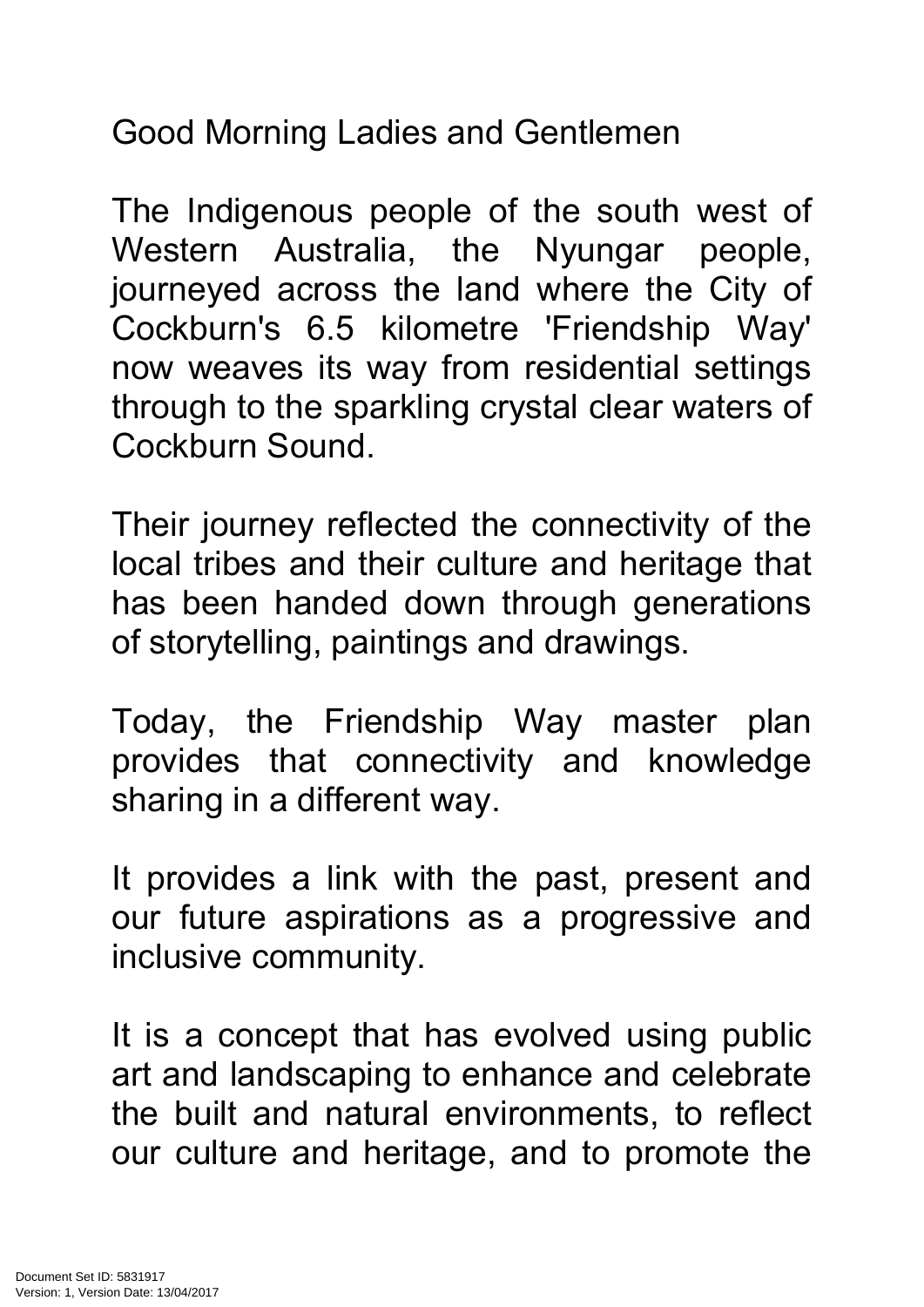spirit and cultural diversity that reflects our Sister City partnerships.

The \$11.6M artistic component of Friendship Way encompass five stages; Indigenous, Mobile (USA), Split (Croatia), Yueyang (China) and the concept of Peace. Development of a proposed sixth "Australian" is planned.

### **Indigenous**

The Nyungar theme promotes reconciliation and harmony. Designed by Nyungar artists Sharyn Egan and Darran Stockwell the artwork called "Elements" represents the four elements of fire, earth, wind and water.

Existing grass trees are being enhanced with additional plantings of native shrubs. The entrance to this section will include a welcome wall featuring the Beeliar Bobtail Lizard and a Nyungar 'welcome'. The opposite end will feature a large ghostly smoke sculpture.

# **Mobile (USA)**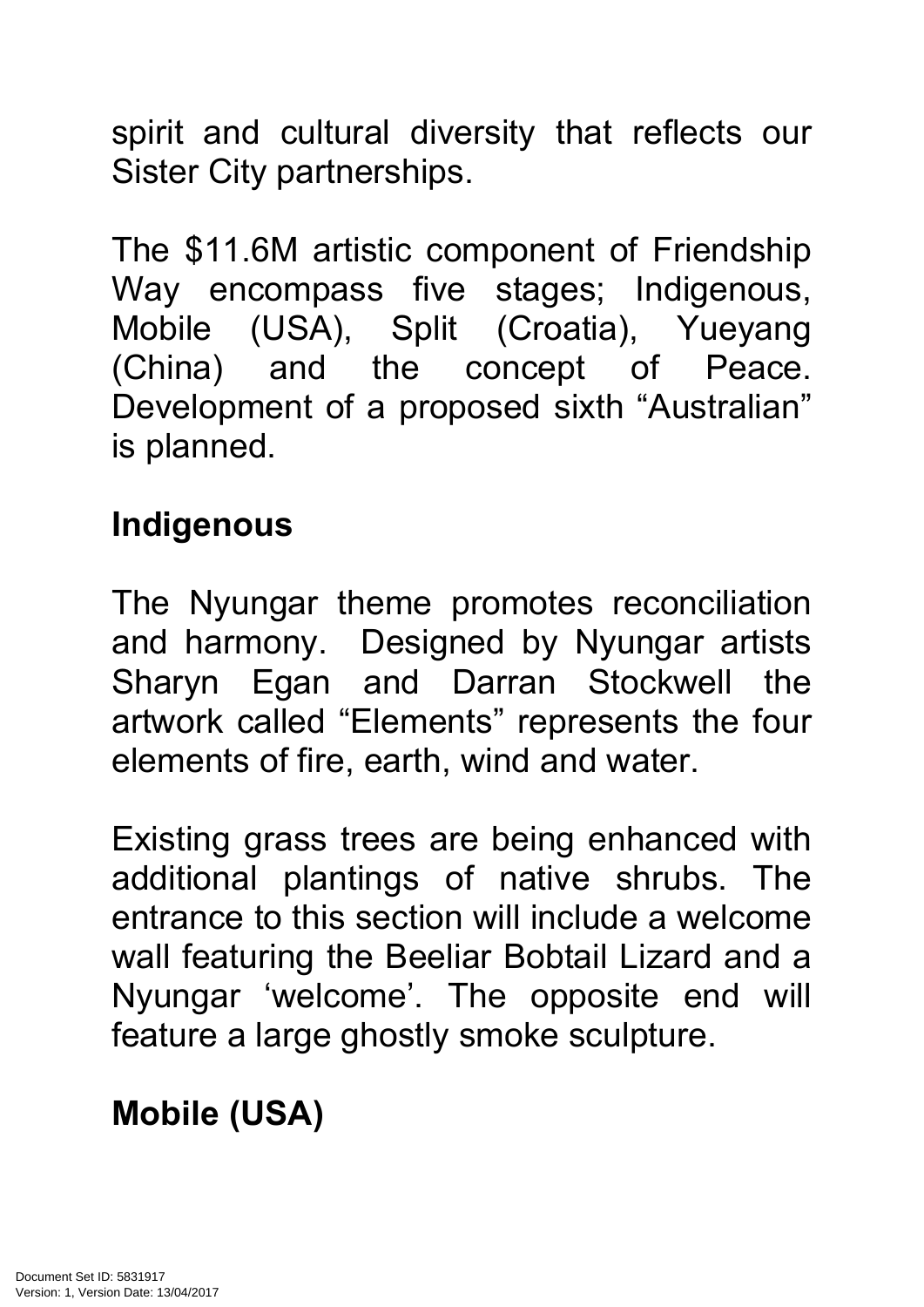The Mobile section draws on our maritime history where the common link of Captain James Stirling who evacuated British troops from mobile during the 1812 war between Britain and the US and who in 1829 was involved in establishing the Swan River colony.

The modern day industrial links between the Cities of Mobile and Cockburn is reflected in their prominent ship building industries.

The welcome wall surrounded by native ground covering is themed around the Mardi Gras, as the City of Mobile has been the home of Mardi Gras since 1703.

I am hoping our City's current delegation will receive a traditional Mobile welcome whereby you raise your glass and proclaim 'Let the good times roll' - a greeting spelt out in naval signal flags on the welcome wall adjacent to an impressive 12 metre artwork, "Cardinal South" marker that commands a prominent position overlooking Cockburn Sound.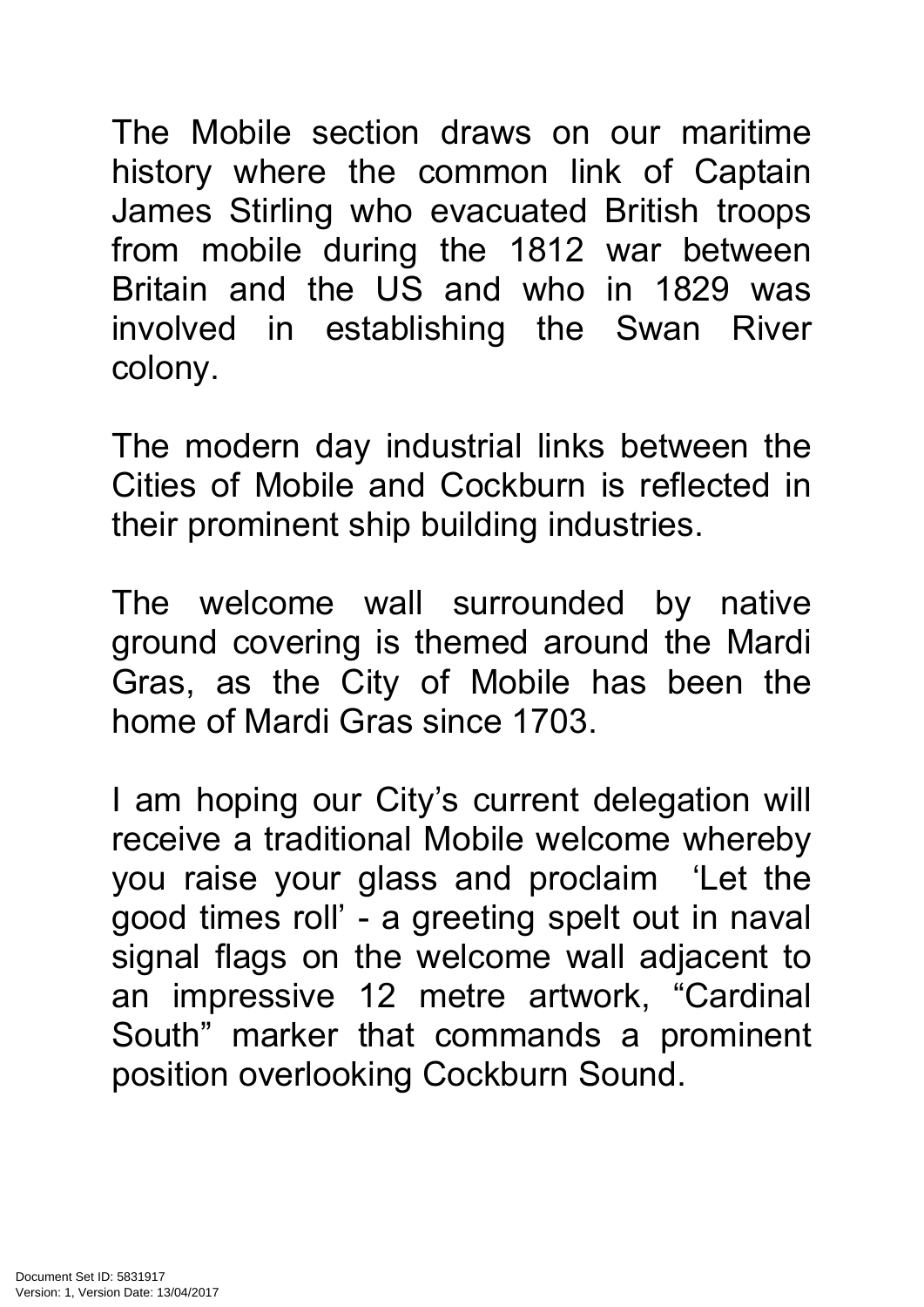Plantings of Morton Bay Figs and Tuart woodlands together with yellow and purple flowering plants and the use of yellow and purple banners provide further links to Mobile.

## **Split, Croatia**

The Croatian section draws on market gardening and the strong tradition of hospitality of the City's Croatian community as the central theme.

The entrance contains three gold leopard busts on limestone blocks topped with terracotta tiles in recognition of the Diocletian's seal, as seen on the modern Croatian flag.

Decorative cultivation themed coloured poles and decorative lettering on the welcome wall enhances the Croatian theme.

The most prominent feature of this stage is the embankments where low post and wire fencing planted with grapevines on a checker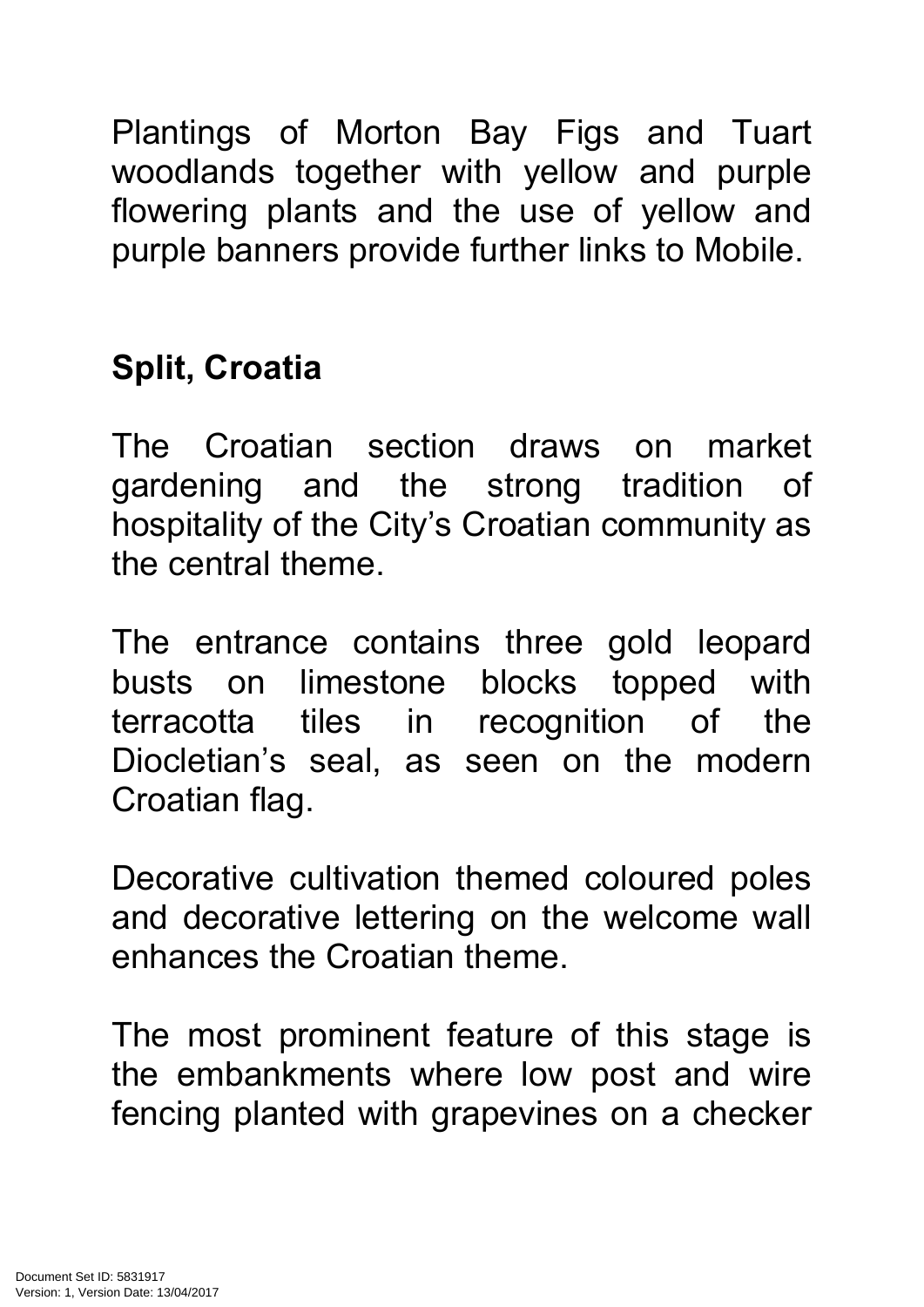board of red and silver mulch carpet the road verge.

A planting of incense cedars along the embankment recalls the landscape of the Dalmatian coast while plantings of decorative fruit trees along the footpath pays homage to the influence of Croatian settlers on the local horticultural industry.

## **Yueyang, China**

The Yueyang section of Friendship Way is a newly constructed section. It is aimed at creating a sense of grandeur befitting a city of the size and cultural importance of Yueyang.

The verges are lined with formal avenues of Catalpa trees, these highly decorative trees grow locally in Yueyang and are highly prized for their timber.

Along the centre of much of the Yueyang section is a 6m wide median strip planted with a 'red carpet' of dwarf oleander flowers. This planting strategy emphasises the width of the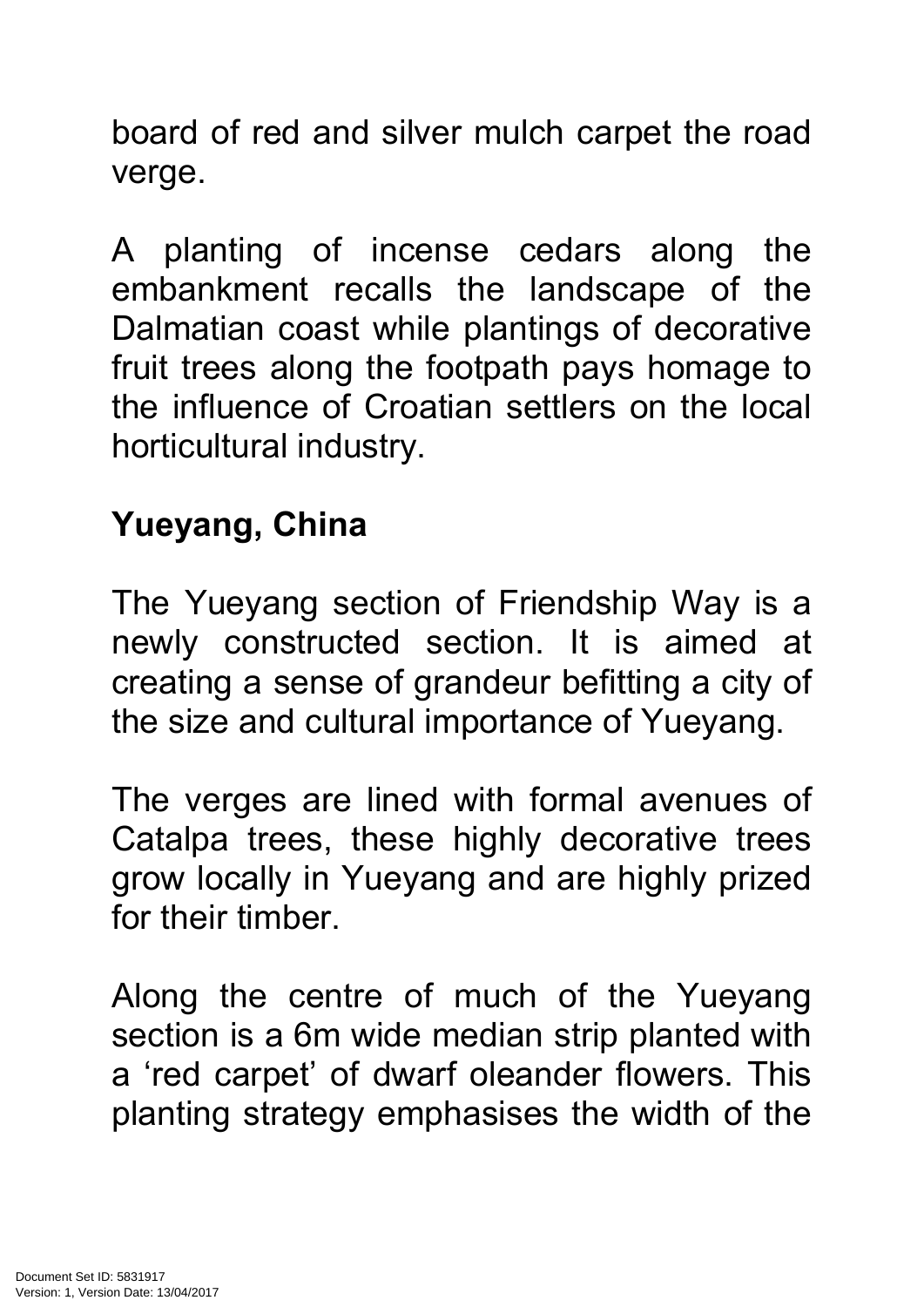two carriageways combined and recalls the scale and grandeur of China.

At either end of this section of Friendship Way, large granite lions are placed to announce to travellers that they are entering and leaving this section of Friendship Way.

These lions have traditionally been placed as a pair at the entrance to important and official buildings across China.

The lions are placed on hills of earth planted with gardenias – the gardenia is the 'official' flower of Yueyang. Giant bamboos and hibiscus bushes create a fitting frame and backdrop to the statues.

The Yueyang section includes a 'welcome' wall with the word 'welcome' written on it in Mandarin and a mural depicting many of the cultural aspects of Yueyang.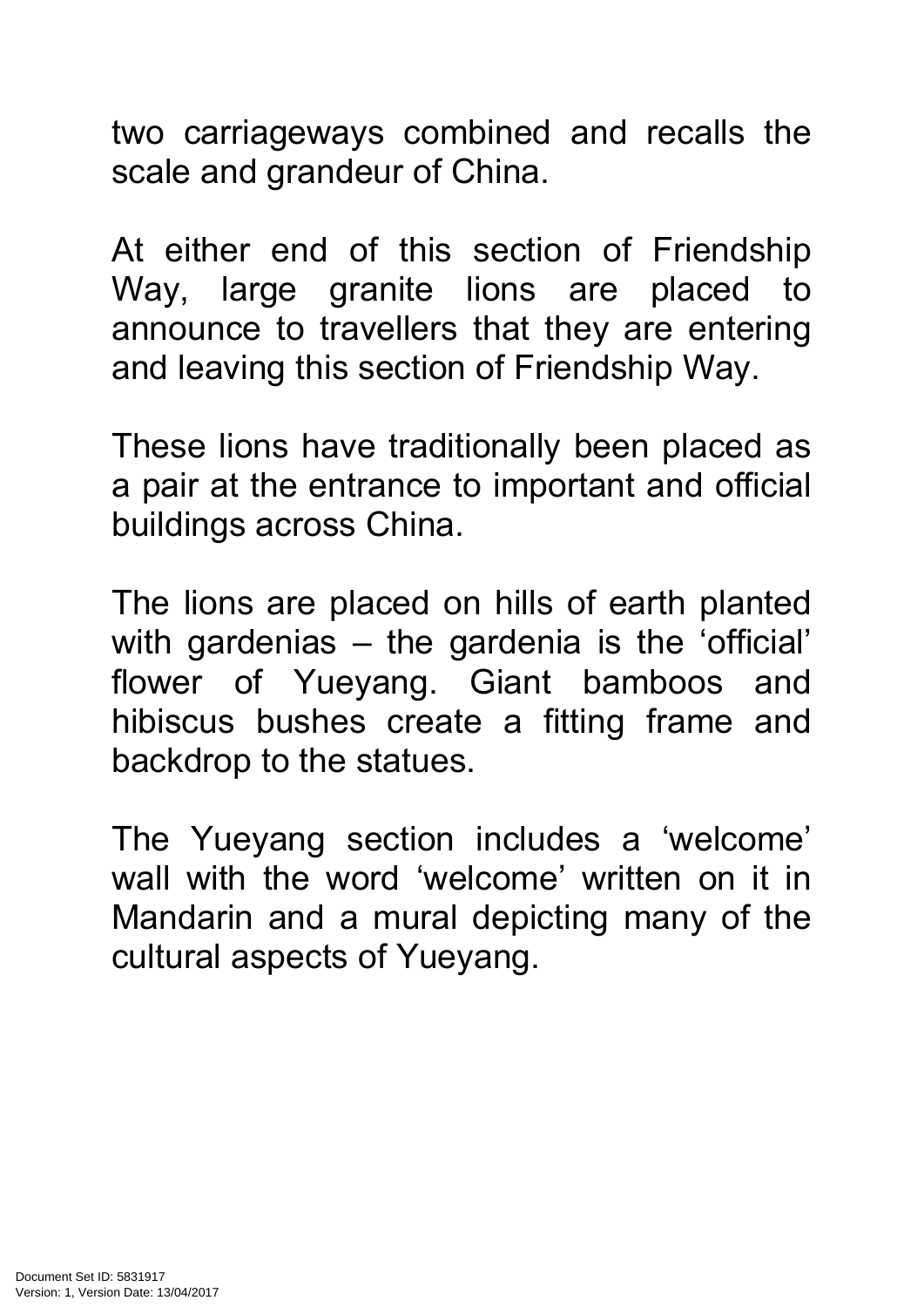## **Peace (the concept of)**

Peace Park is another defining part of the journey along Friendship Way and reflects the City's recognition of Hiroshima Day where services have been held in the presence of the Japanese Consul General for over 20 years.

On the day, school students from across the District participate in tree planting ceremonies. This activity is followed by morning tea and the sharing by students of their understanding of the impact the war had on the citizens of Hiroshima and Nagasaki.

Paper Cranes, a sign of peace are made by the students, packaged and forwarded to the Mayor of Hiroshima.

The City is a member of the Mayors for Peace, acknowledging the worldwide movement towards nuclear disarmament.

Immediately opposite in RSL Park is a monument that symbolises the ultimate sacrifice that one can make for their country.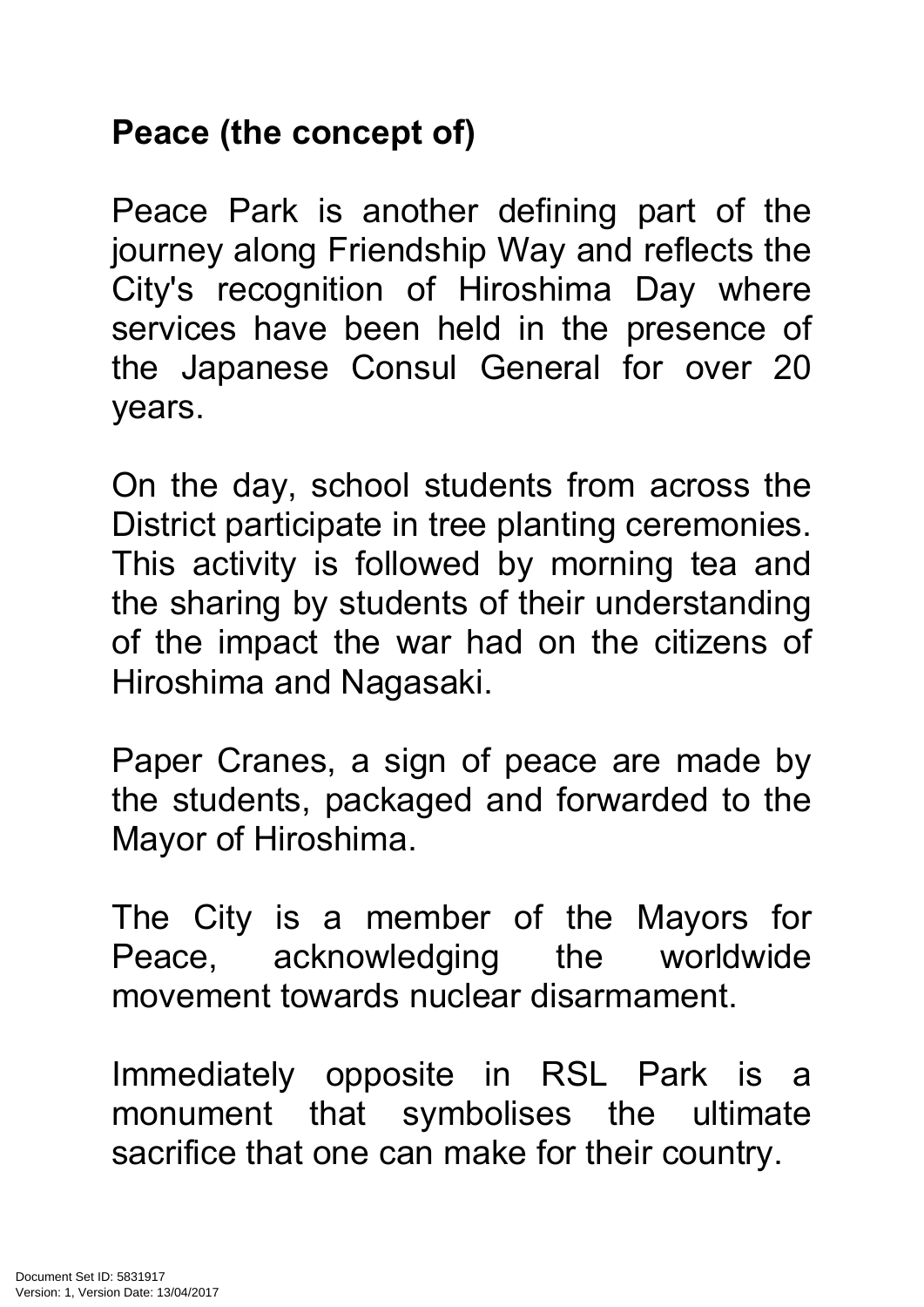A recently completed 'Field of Poppies' is a poignant reminder of those who have made the ultimate sacrifice and ensures that the ANZAC spirit continues to burn for all those who seek to serve their country in war or peacekeeping efforts.

Over 1,000 school students attend the ANZAC school parade and service at this monument. Lest we Forget.

Future plans for 2014 and beyond include an ANZAC – Hiroshima memorial and a memorial to remember post WWII conflict.

This will tie in with the Centenary of ANZAC.

So you can see, Friendship Way is an integral part of our City's journey to promote, educate, inform and engage our community and the many thousands of commuters who journey along its length each day.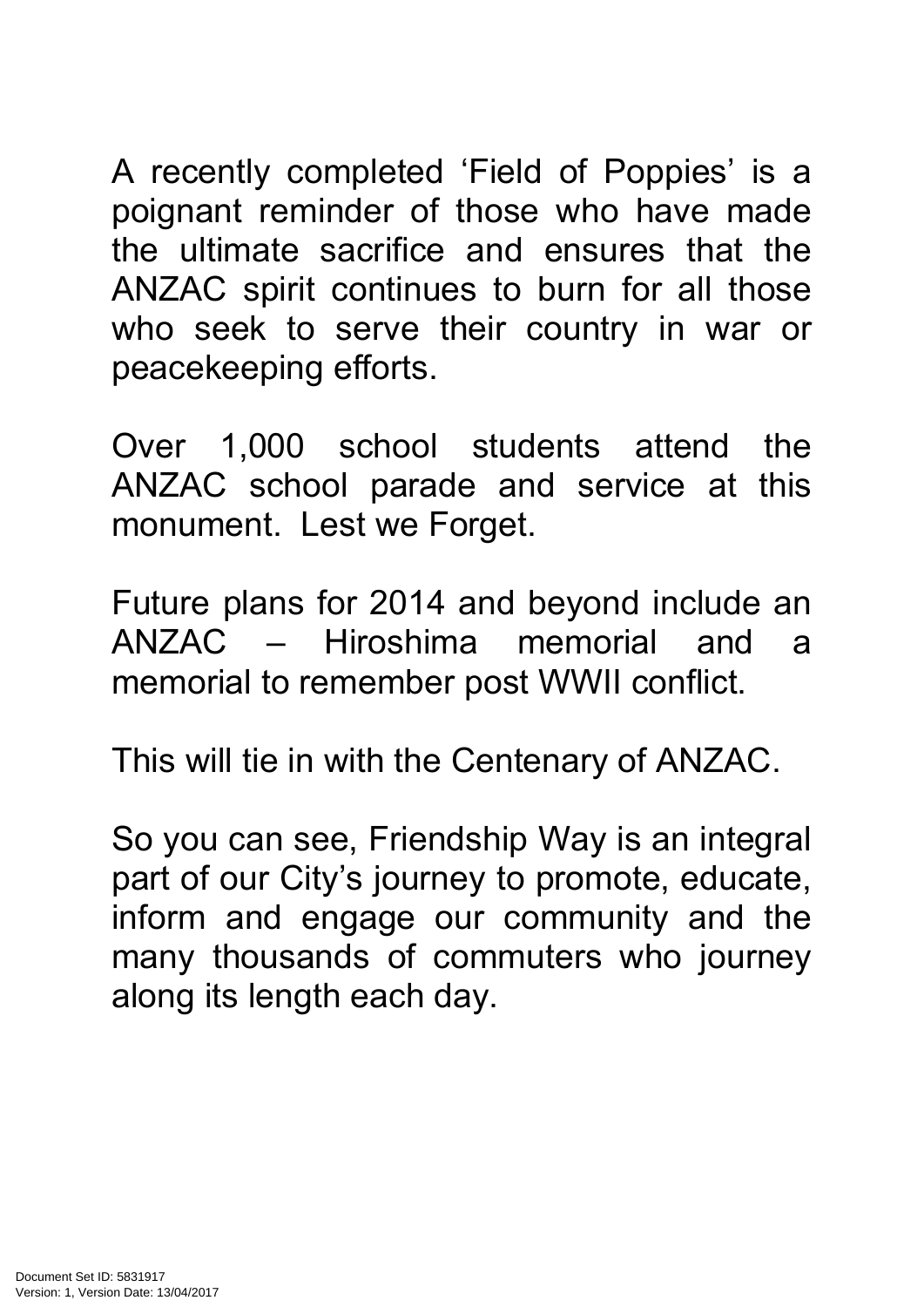It acknowledges Cockburn traditions of hard work, honesty and integrity, family values and sense of community and their passion for music, song, dance, good food and of course, fine wine.

It is truly an epic journey. One of discovery, understanding, sharing, trust, respect, inclusiveness, and importantly, showcasing our City's culture and heritage and our sister city partnerships.

From the 2011 Perth Royal Show 'themed' for Croatia, to the ISAF World Sailing Championships to determine Olympic selection off our coast, to our funding of a Croatian water polo team to compete in Perth in December, to indulging in Croatian Food Festivals in Fremantle, to our attendance at the 2010 World Trade Fair in Shanghai, Banquets with the Mayor of the City of Yueyang and those heading up State Corporations, Tea ceremonies, to witnessing the Australian Prime Minister signing contracts for navy vessels to be built in Cockburn and Mobile, to our 'themed' Spring Fairs in our community that attract thousands